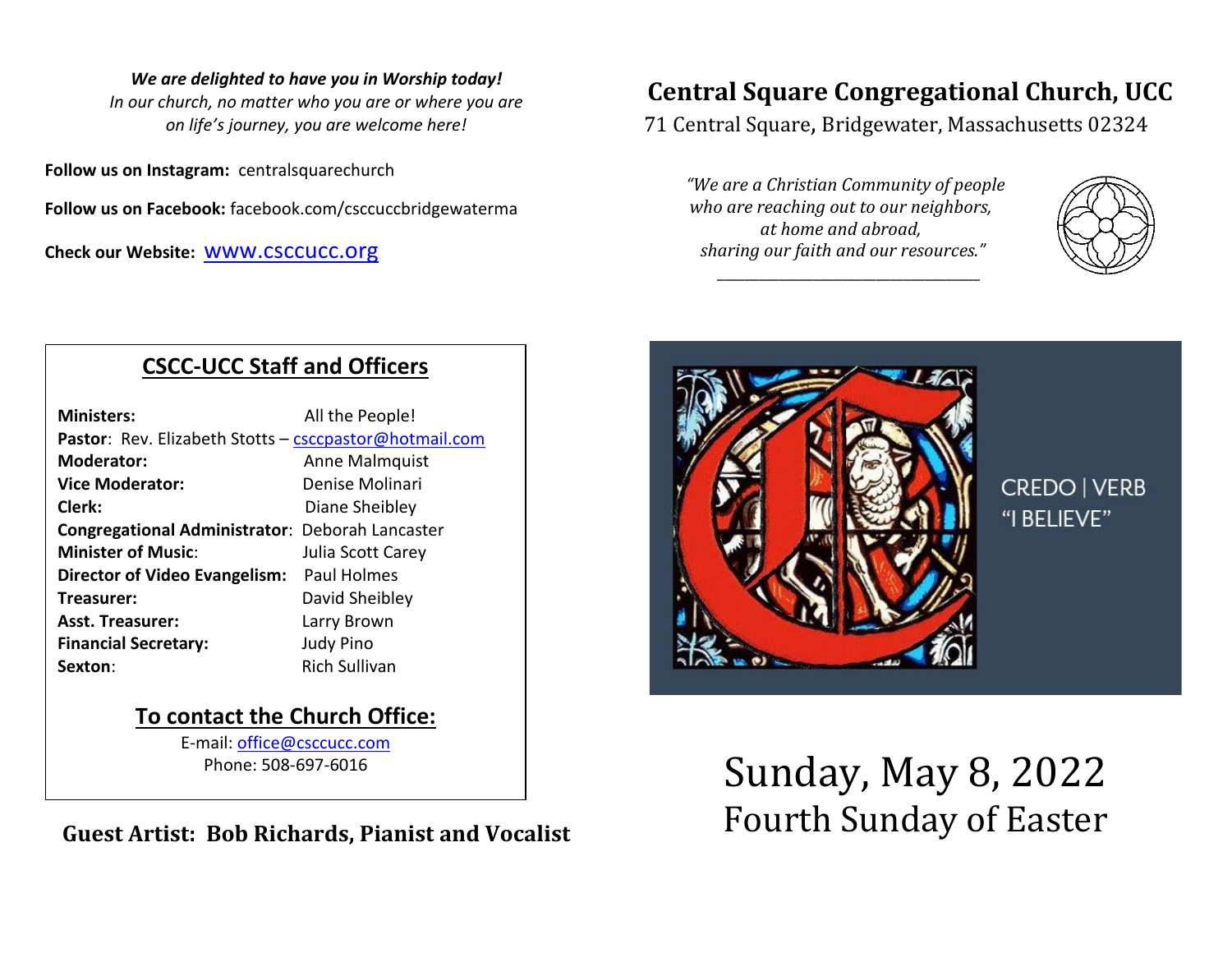*Please Note: This service is subject to change by the guidance of the Holy Spirit*

*\_\_\_\_\_\_\_\_\_\_\_\_\_\_\_\_\_\_\_\_\_\_\_\_\_\_\_\_\_\_\_\_\_\_\_\_\_\_\_\_\_\_\_\_\_\_\_\_\_\_\_\_\_\_\_\_\_\_\_\_\_\_\_\_\_\_\_\_\_\_\_\_\_\_\_\_\_\_\_\_\_\_\_\_\_\_\_\_\_\_\_\_\_\_*

*\* Denotes please rise in body or spirit.*

| <b>Prelude:</b>  |                                                              | "Shepherd Me Oh God"                                                                                                                                                                                                         | Marty Haugen | N   |
|------------------|--------------------------------------------------------------|------------------------------------------------------------------------------------------------------------------------------------------------------------------------------------------------------------------------------|--------------|-----|
|                  |                                                              | <b>Welcome and Announcements</b>                                                                                                                                                                                             |              | P   |
|                  |                                                              | <b>Invitation to Fellowship</b><br>If you are new or visiting, please include your address, phone<br>number, and e-mail when you sign the fellowship pad at the end<br>of the pew so that we may properly welcome you to our |              |     |
|                  |                                                              | community.                                                                                                                                                                                                                   |              |     |
| Introit:         |                                                              | "All Are Welcome"                                                                                                                                                                                                            | Marty Haugen |     |
| *Call to Worship |                                                              |                                                                                                                                                                                                                              |              |     |
|                  | One:                                                         | Here in this place all are welcome.                                                                                                                                                                                          |              |     |
|                  | All:                                                         | Here in this worship, there is only acceptance,                                                                                                                                                                              |              |     |
|                  |                                                              | for love is the language of faith.                                                                                                                                                                                           |              |     |
|                  | Here in our lives, there are no divisions,<br>One:           |                                                                                                                                                                                                                              |              | $*$ |
|                  | for God dwells in each of us.                                |                                                                                                                                                                                                                              |              | Ir  |
|                  | All:<br>So let us worship in unity and love!                 |                                                                                                                                                                                                                              |              |     |
|                  |                                                              | *Prayer of Invocation                                                                                                                                                                                                        |              | B   |
|                  |                                                              | Loving Shepherd, you know us and you care for us.                                                                                                                                                                            |              | P   |
|                  |                                                              | When we face darkness and death, you walk beside us.                                                                                                                                                                         |              |     |
|                  |                                                              | When we hunger for your love, you fill us with your presence.                                                                                                                                                                |              |     |
|                  | When we are fearful, you feed us at your table.              |                                                                                                                                                                                                                              |              |     |
|                  | May we dwell in the house of goodness and mercy              |                                                                                                                                                                                                                              |              |     |
|                  | all the days of our lives.                                   |                                                                                                                                                                                                                              |              |     |
|                  | Through our worship today, remind us that you have called us |                                                                                                                                                                                                                              |              |     |

to gather, to pray, to work, and to love. Amen.

**\*Opening Hymn #251:** *"I Greet You Sure Redeemer"*

| <b>Gospel Reading:</b>    | John 10:22-30 | (Pew Bible Pg. 873)     |
|---------------------------|---------------|-------------------------|
| <b>Scripture Reading:</b> | Psalm 23      | (Pew Bible Pg. 435-436) |

| <b>Musical Offering:</b> | "She Raise Me Up"                            | <b>Bob Richards</b> |  |
|--------------------------|----------------------------------------------|---------------------|--|
| Sermon:                  | "Credo"                                      |                     |  |
| <b>Musical Offering:</b> | "Cradle Song of the Lonely Mother" Amy Beach |                     |  |

**Prayers**

### **Celebrations and Concerns Prayer for All People The Lord's Prayer**

(Please use the wording that is most meaningful for you.) *Our Father, who art in heaven, hallowed be thy name. Thy Kingdom come, thy will be done, on earth as it is in heaven. Give us this day our daily bread and forgive us our sins, as we forgive those who sin against us. And lead us not into temptation, but deliver us from evil. For thine is the kingdom, the power and the glory forever. Amen.*

**\*Closing Hymn #467:** *"Mothering God You Gave Me Birth*

**Invitation to Give**

**Benediction**

**Postlude:** *"Dreaming of Home and Mother*" John Ordway



*\_\_\_\_\_\_\_\_\_\_\_\_\_\_\_\_\_\_\_\_\_\_\_\_\_\_\_\_\_\_\_\_\_\_\_\_\_\_\_\_\_\_\_\_\_\_\_\_\_\_\_\_\_\_\_\_\_\_\_\_\_\_\_\_\_\_\_\_\_\_\_\_\_\_\_\_\_\_\_\_\_\_\_\_\_\_\_\_\_\_\_\_\_\_* **About our Guest Preacher:** Rev. Greta MacRae is a retired UCC pastor who missed preaching. These days she provides respite for pastors who need rest from the work of ministry. Her work doing pulpit supply is a lot like her favorite role: being a Gran. She enters the pulpit with the understanding that she will love her colleague's congregation and keep them safe until they return.

**Mustard Seeds**